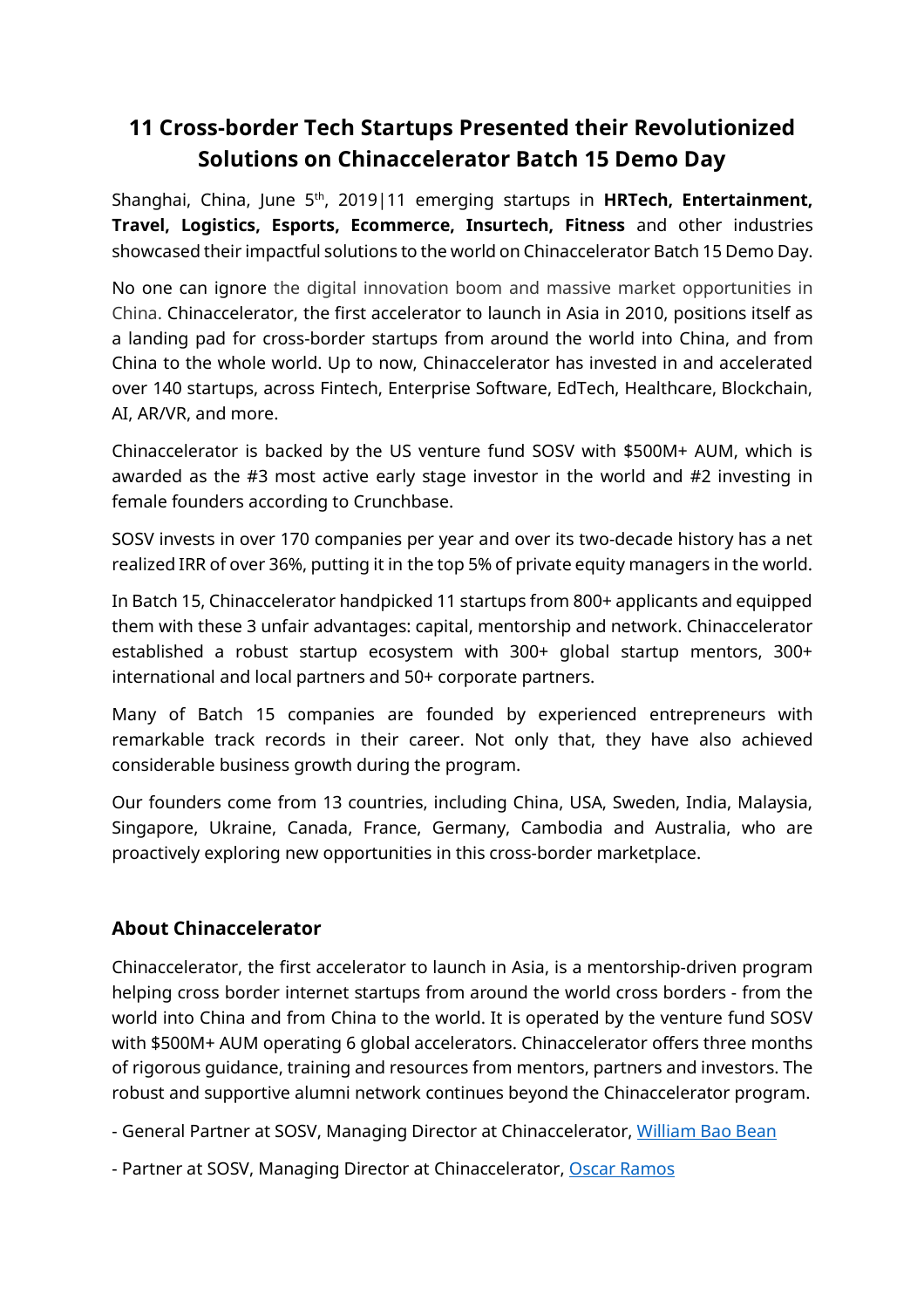#### **About Batch 15**



## **ATIOM**

#HRSaaS #CorporateTraining #Microlearning

Providing the most efficient HR Tech solution in the world, ATIOM helps businesses move beyond their one-off employee engagement activities by offering a gamified SaaS platform that makes training fun, effortless and measurable.

Matthew Spriegel

CEO, ATIOM

Matt previously worked as VP of Operations (APAC) for a healthcare consulting company. He left the role to pursue a long time dream to change the world of training and education. He founded Atiom in 2016 with his partners Devin and Ali. He has wideranging experience in sales, marketing and operations. Over the last 10 years he has immersed himself in Chinese culture and taught himself both written and spoken Mandarin.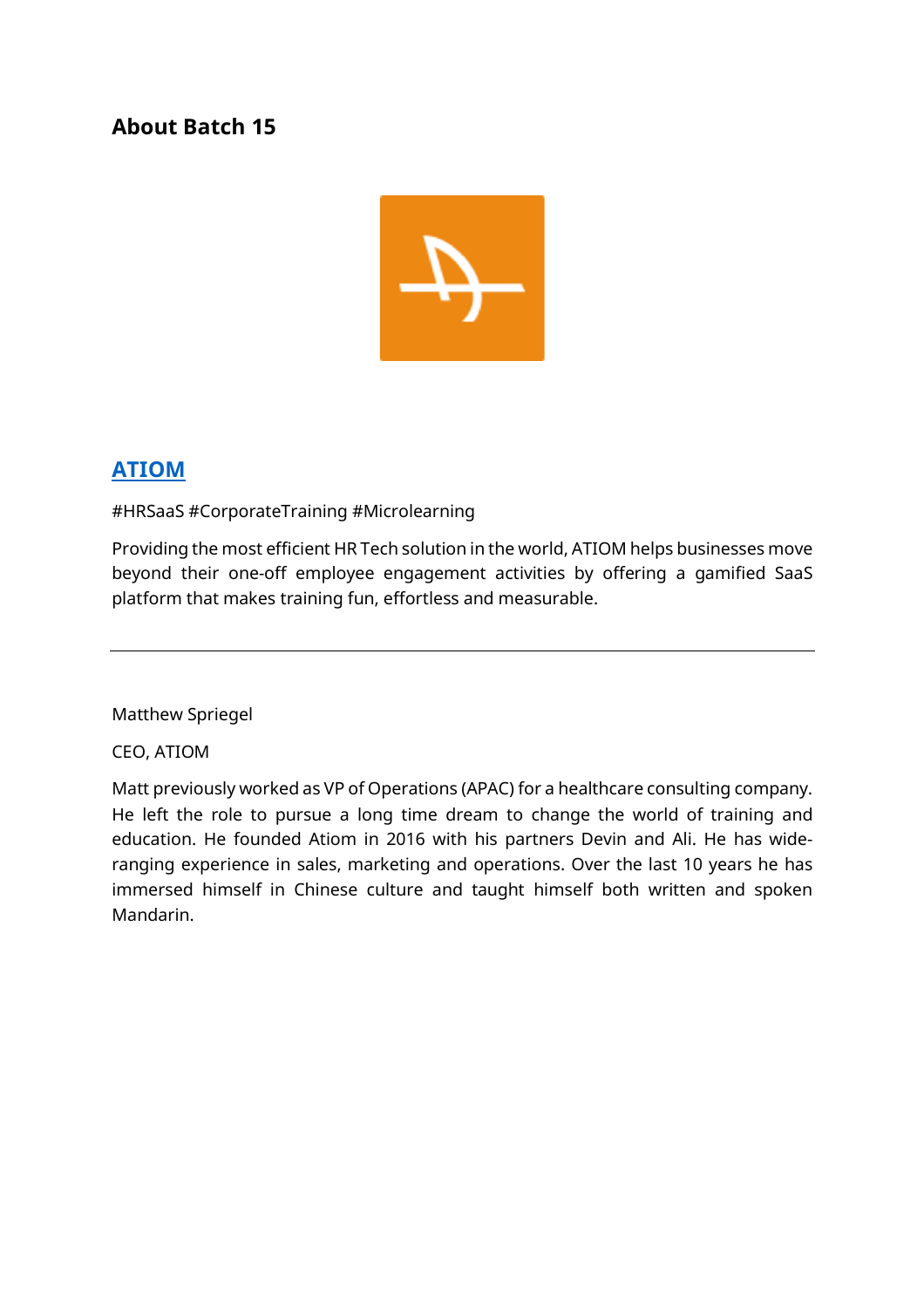# **PROJECT5**

#### **Project 5**

#Entertainment #MusicArtists

Project 5 is a digital platform that helps undiscovered musicians build their fan-base and monetize their talent through online contests and fan communities.

Chin Yao

CEO, Project 5

Chin is an experienced investor, financial professional and entrepreneur with 20 years of experience spanning the high tech, healthcare, real estate, media, entertainment and consumer lifestyle industries. He is the Chairman of Ocean Heights Media, a boutique artist management company representing top international music artists in Greater China and Asia. He is also an early advisor of Chinese entertainment company Ato Ato Integrated Media, which created one of the largest music festivals in China. Previously, Chin served as the Managing Partner of Acorn China Fund I and Managing Director of Suma Ventures.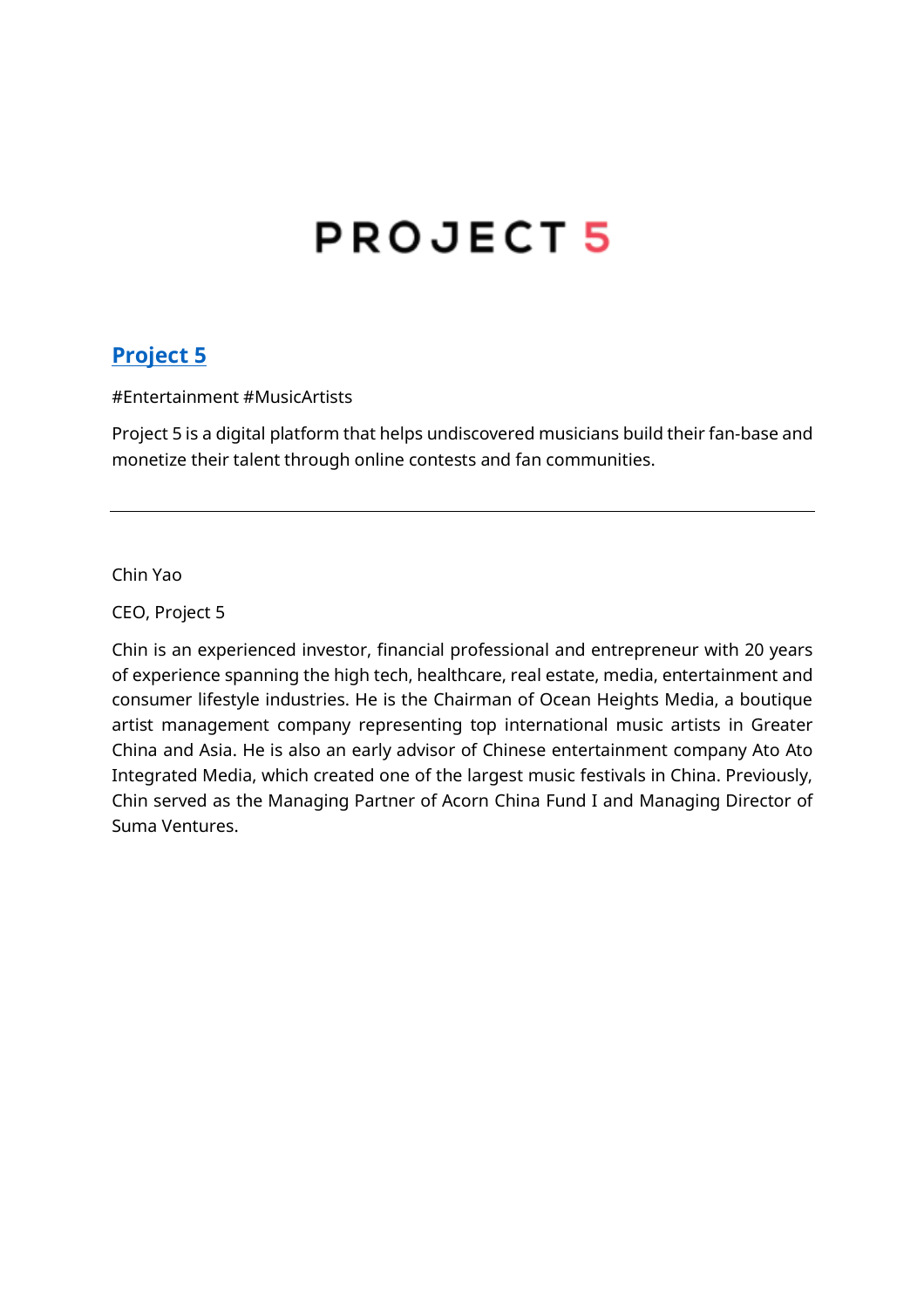

## **Guiddoo World**

#B2BTravel #InDestinationActivities #IndependentTrip

Guiddoo World provides unique, experiential and customized travel packages for Chinese travel agencies to target the growing number of Chinese independent travellers. Up to now, Guiddoo has negotiated great deals with over 5,000+ excursions from 14 destinations across Africa, the Middle East and Southeast Asia.

Vineet Budki

CEO & Founder, Guiddoo World

Vineet has 15 years' experience in technology, travel and airline industry and has worked with companies including Rocket Internet, Emirates Airlines, etc. In 2009, he started his first company Butel, an online comparator for DTH (Direct-To-Home) Services, which later became the online arm of Videocon d2h and achieved a yearly sales of \$4Mn. With the objective of giving travelers great in-destination experiences, Vineet founded Guiddoo in 2013.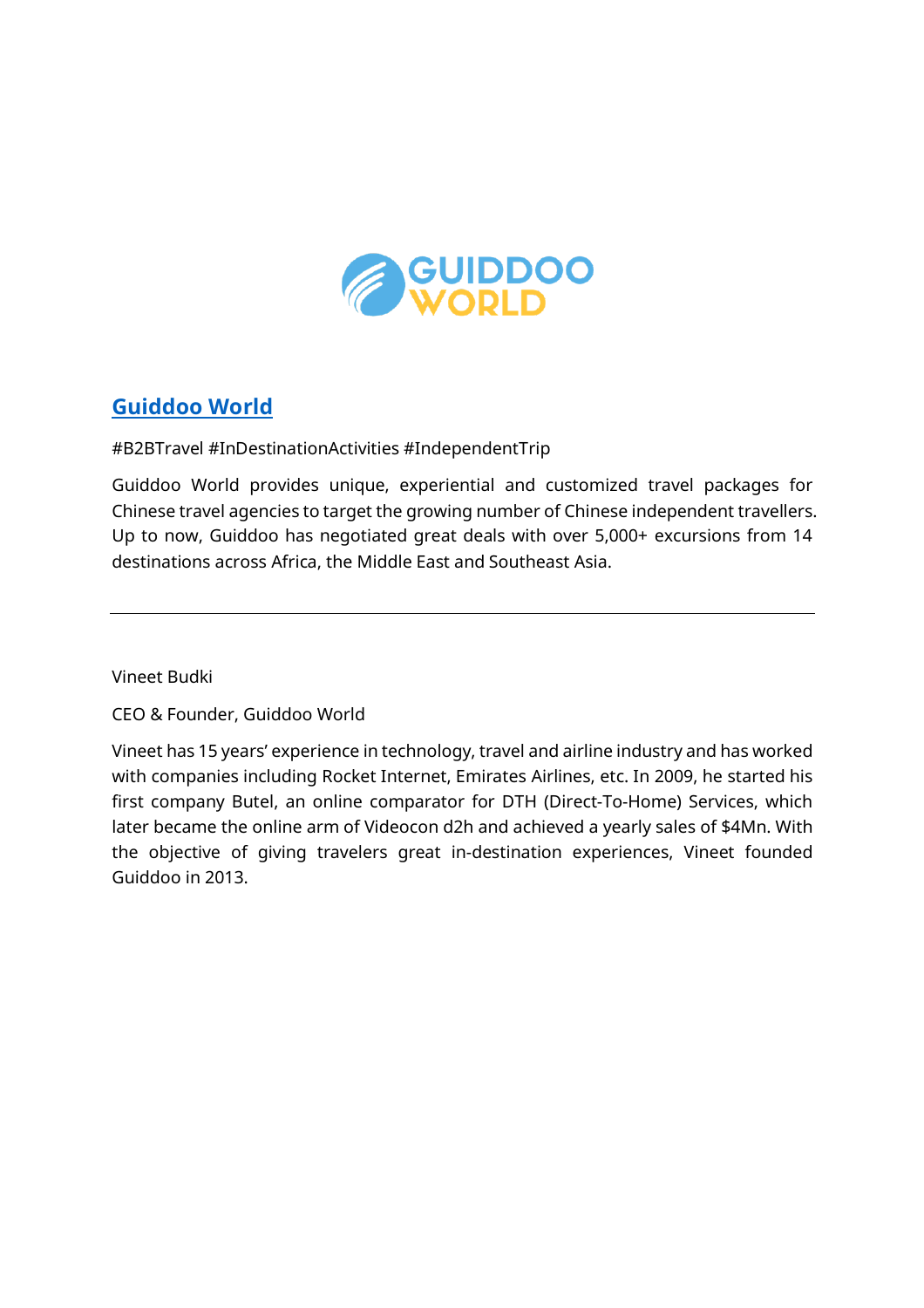

## **Web2ship**

#Ecommerce #Logistics #Crossborder

Web2ship is booking.com for online shipping, helping online sellers compare and book the best shipping solutions around the world. By identifying the best shipping services and taking advantage of volume discounts, we have helped 5300+ sellers and shipped 300K+ packages to 170+ countries.

Alex Cheong

Founder & CEO, Web2ship

Alex is a serial entrepreneur in heart and a software engineer by training. He was working with PayPal as Evangelist and eBay as Business Development Partner in Malaysia from 2009 to 2013. After that, he co-founded his first company, Everyone Marketing, with the aim to help SME set up their company websites. Later Alex became eBay PowerSeller and Top-Rated Seller and was able to teach more people on how to make money through e-commerce as an eBay Education Specialist.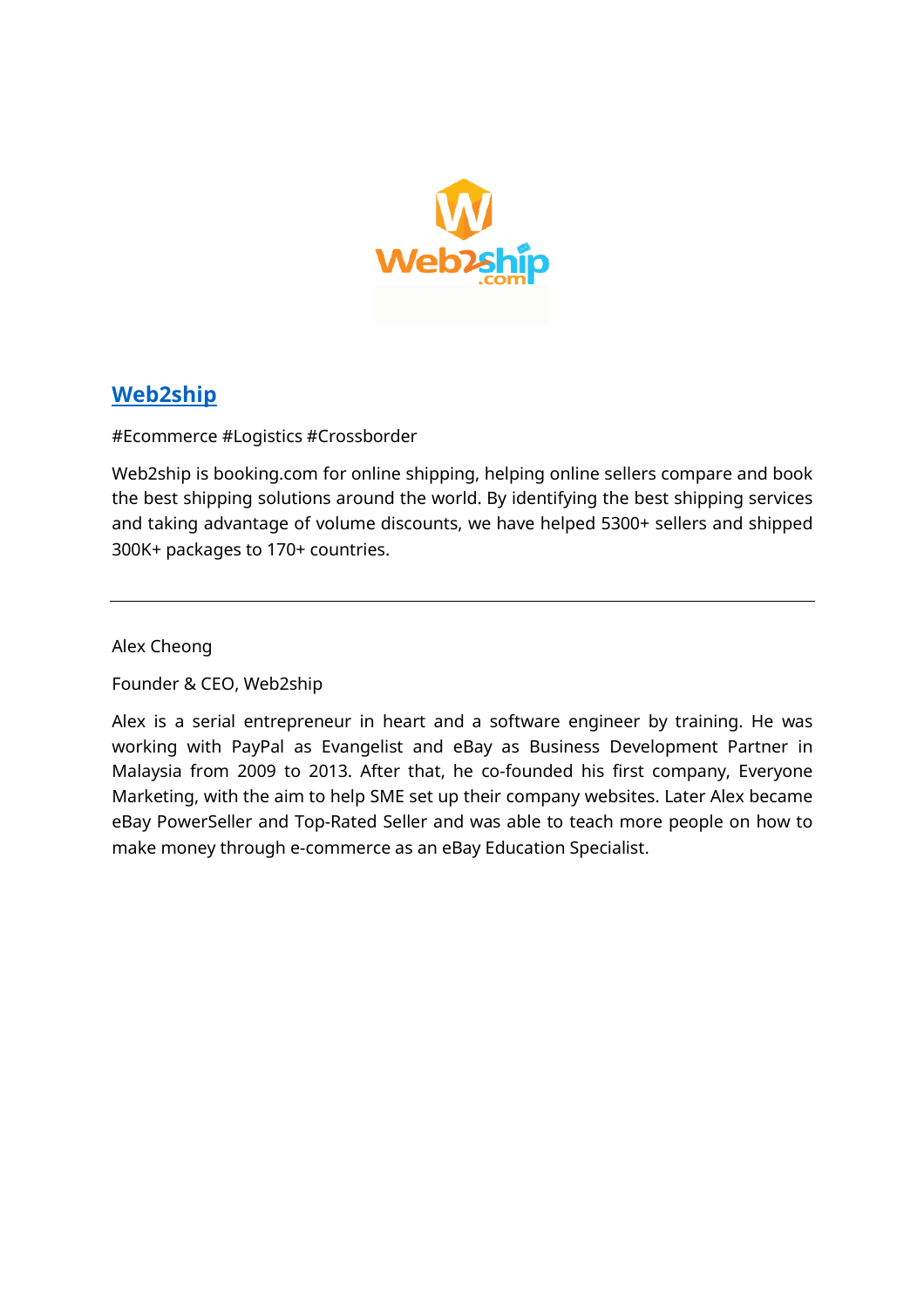

# **Try&Buy Fashion**

#Ecommerce #ComputerVision

Powered by computer vision, Try&Buy helps online retailers increase sales and reduce returns through virtual body models generated from customer selfies. Customers can try on clothes just as if they were in the store.

Nitin Vats

Founder & CEO, Try&Buy Fashion

A computer scientist, ex-researcher at the core research team of Bill Gates at Microsoft, Nitin was in charge of making the best computer security for the software. He invented NNRU system, which was more secure and better than the current and successfully cracked famous French security system NTRU. With a mission to provide fashion ecommerce with the realistic shopping experience, Nitin developed the technology, got US Patents granted and launched Try&Buy.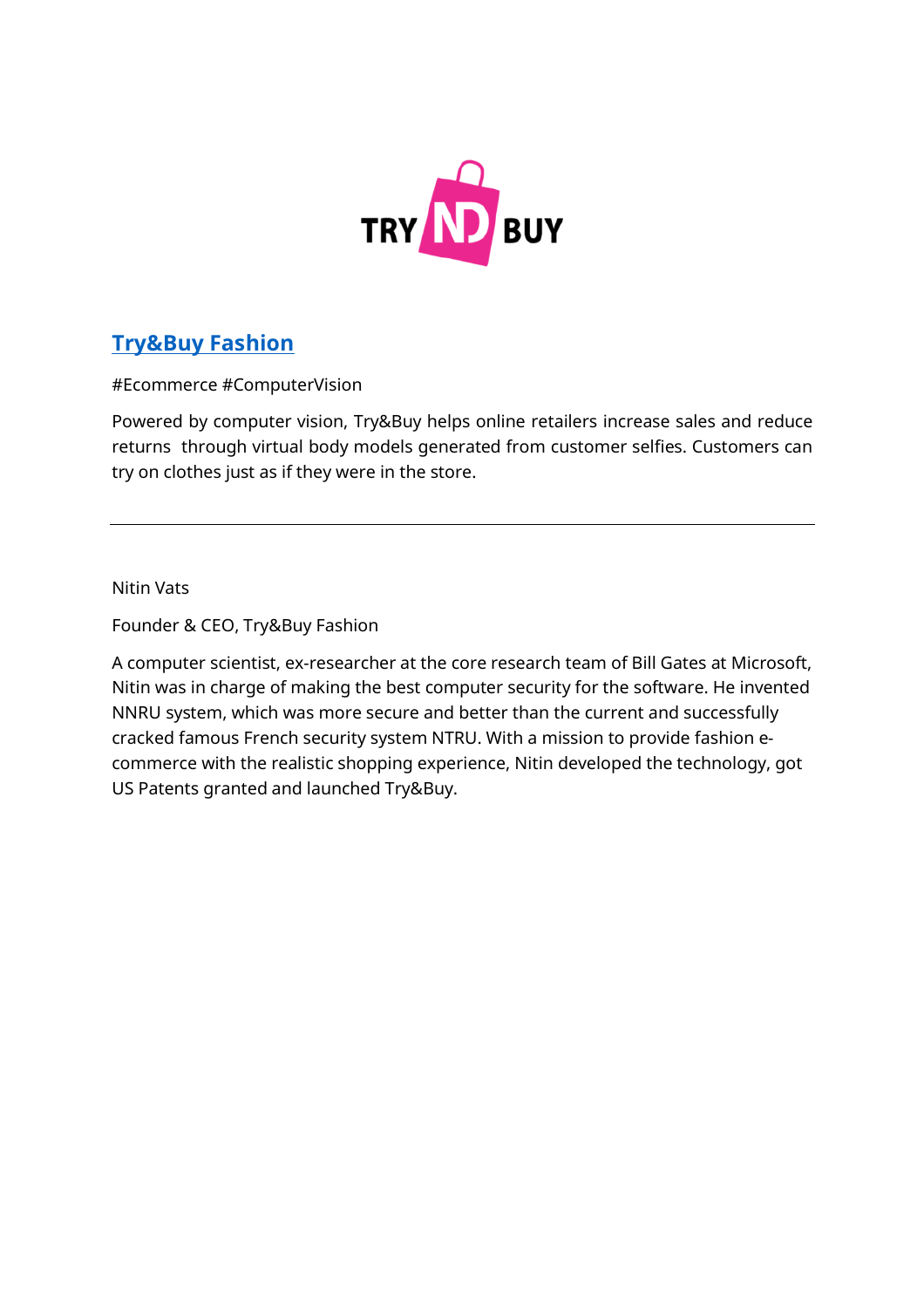

# **Esports Charts**

#Esports #BigData #MachineLearning

Driven by machine learning and computer vision, Esports Charts is the world's leading Esports data analytics and insights platform. Esports teams, tournament organizers, betting companies, brands and media can use key data and statistics to make better informed decisions.

Ivan Danishevsky

Founder & CEO, Esports Charts

Ivan is a strong charismatic leader who has 15+ years of experience in building IT products and businesses with software engineering and business development background. He has been in the media, esports and entertainment industry for 6+ years. He is also President of Esports Ukraine. Previously, he worked as CTO for Fraza.ua for 13+ years, one of the most visited political and entertainment projects in Ukraine and served as CCO for Game Show Entertainment to manage communications and business development of esports projects and offline events.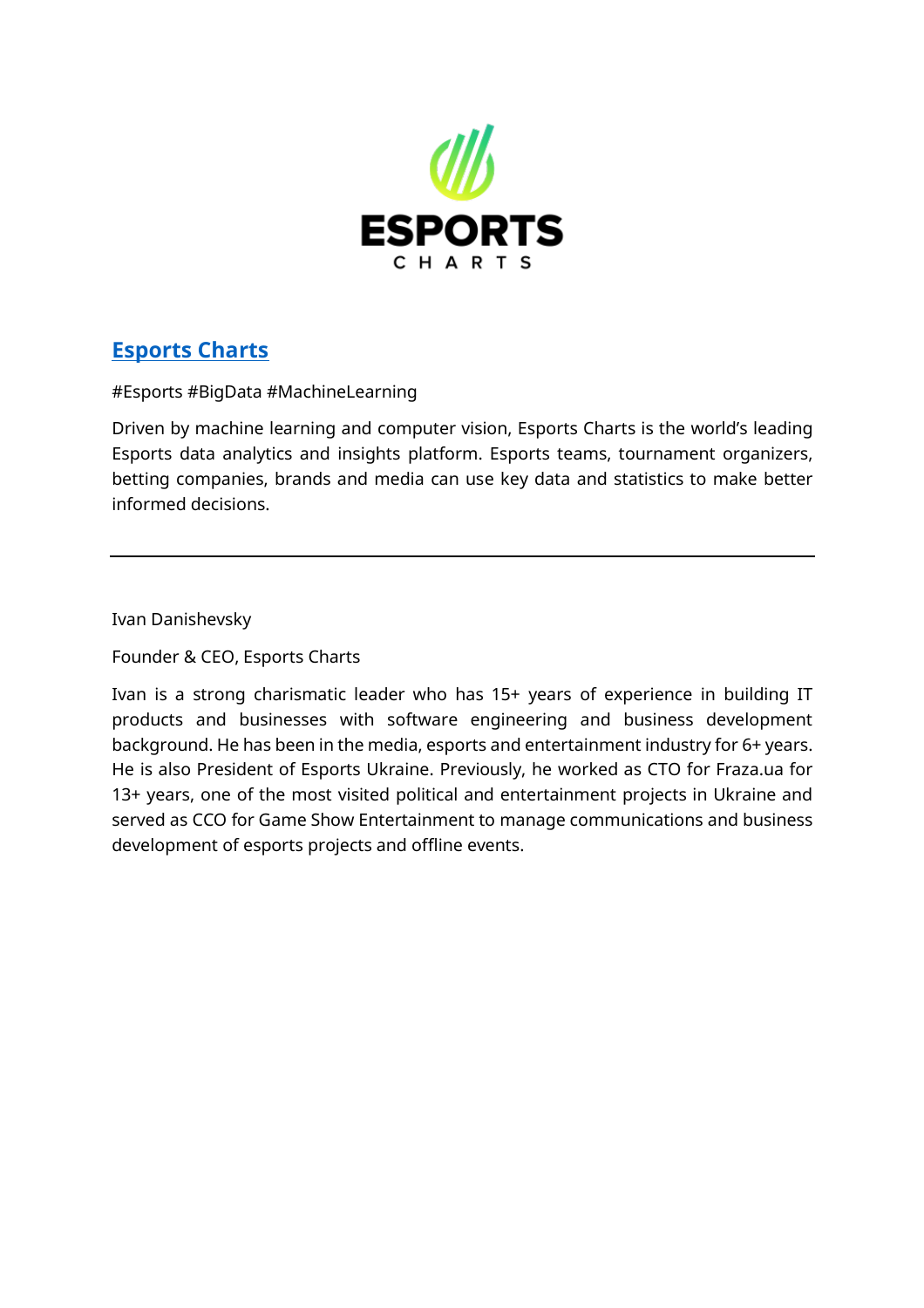

#### **MotionsCloud**

#Insurtech #ComputerVision #Automation

Using computer vision technology, MotionsCloud streamlines and automates property and vehicle insurance claims processes to evaluate damages for insurance companies and policyholders. We reduce claims cycle time from 3 weeks to 3 hours and save up to 75% on the claims processing cost. Today, MotionsCloud is serving clients in the US, Europe and Southeast Asia.

LeX Tan

Founder & CEO, MotionsCloud

A serial entrepreneur, insurtech speaker, former insurance claims manager and engineer. Lex worked in the insurance industry for 5+ years as a claims manager and a software engineer. Currently he serves as a mentor in W1 Insurtech accelerator backed by 12 German insurers in Munich, Germany. He was ranked as one of the top 10 Insurtech influencers by Instech London and one of the award winners of the HSBC Young Entrepreneur Award and Erasmus For Young Entrepreneur Award.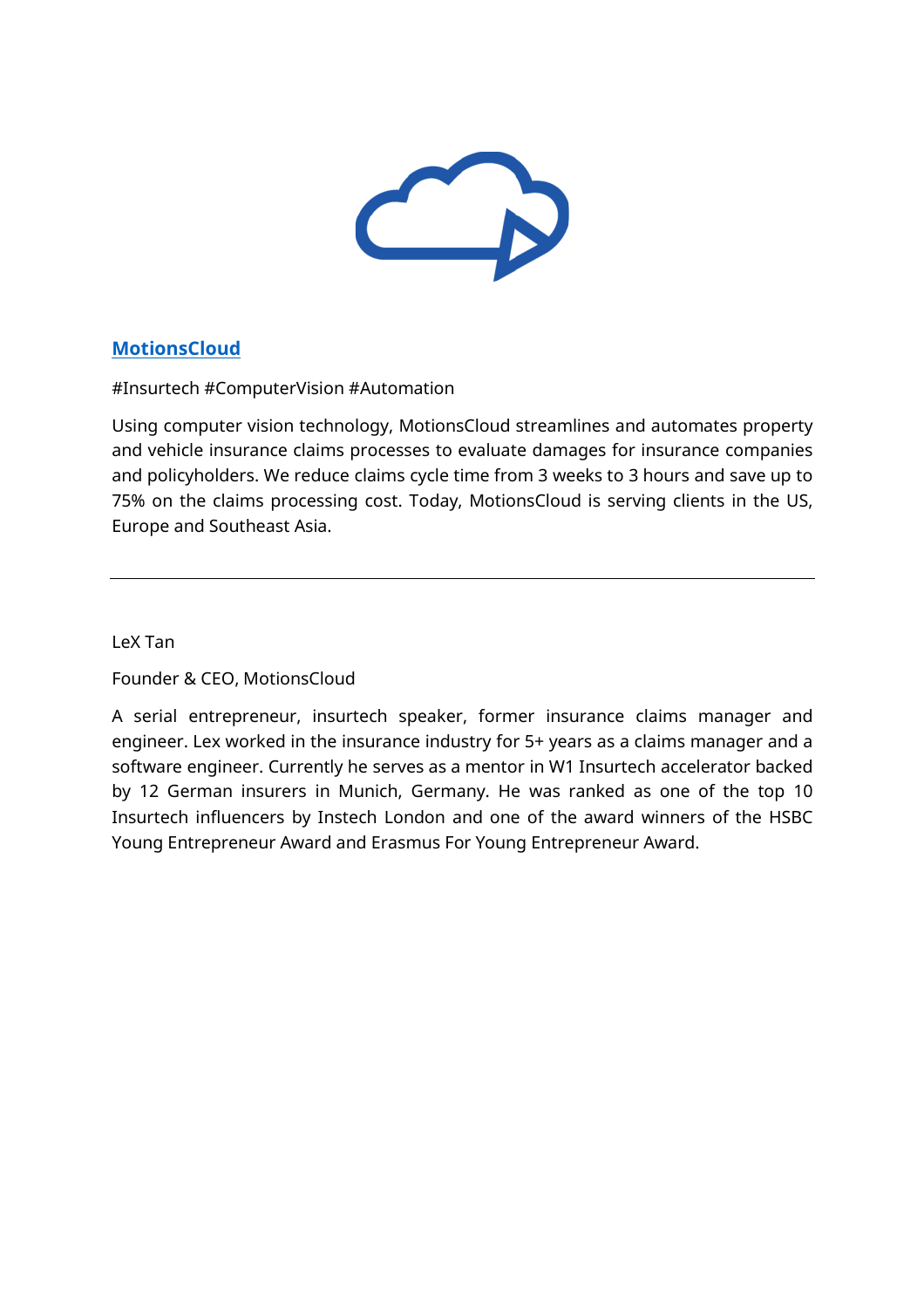

#### **allrites**

#ContentMarketplace #Film&TV #Entertainment

allrites.com is Asia's leading online marketplace to discover, buy and sell film, TV and sports content rights. We enable content licensing distribution on a global scale 24/7, 365 days.

Riaz Mehta

Founder & CEO, allrites

Riaz is on a mission to transform the \$500b Film & TV content industry. He is the founder of Imagine Group (IGE), a successful TV production company with an Int'l Emmy nomination and Asia's longest-running reality TV series under its belt. IGE's shows are syndicated in 40+ countries on Netflix, Fox, Sony and more. Together with his co-founder Damian Miles, who successfully launched National Geographic's production capability in Asia, the duo are a force to be reckoned with.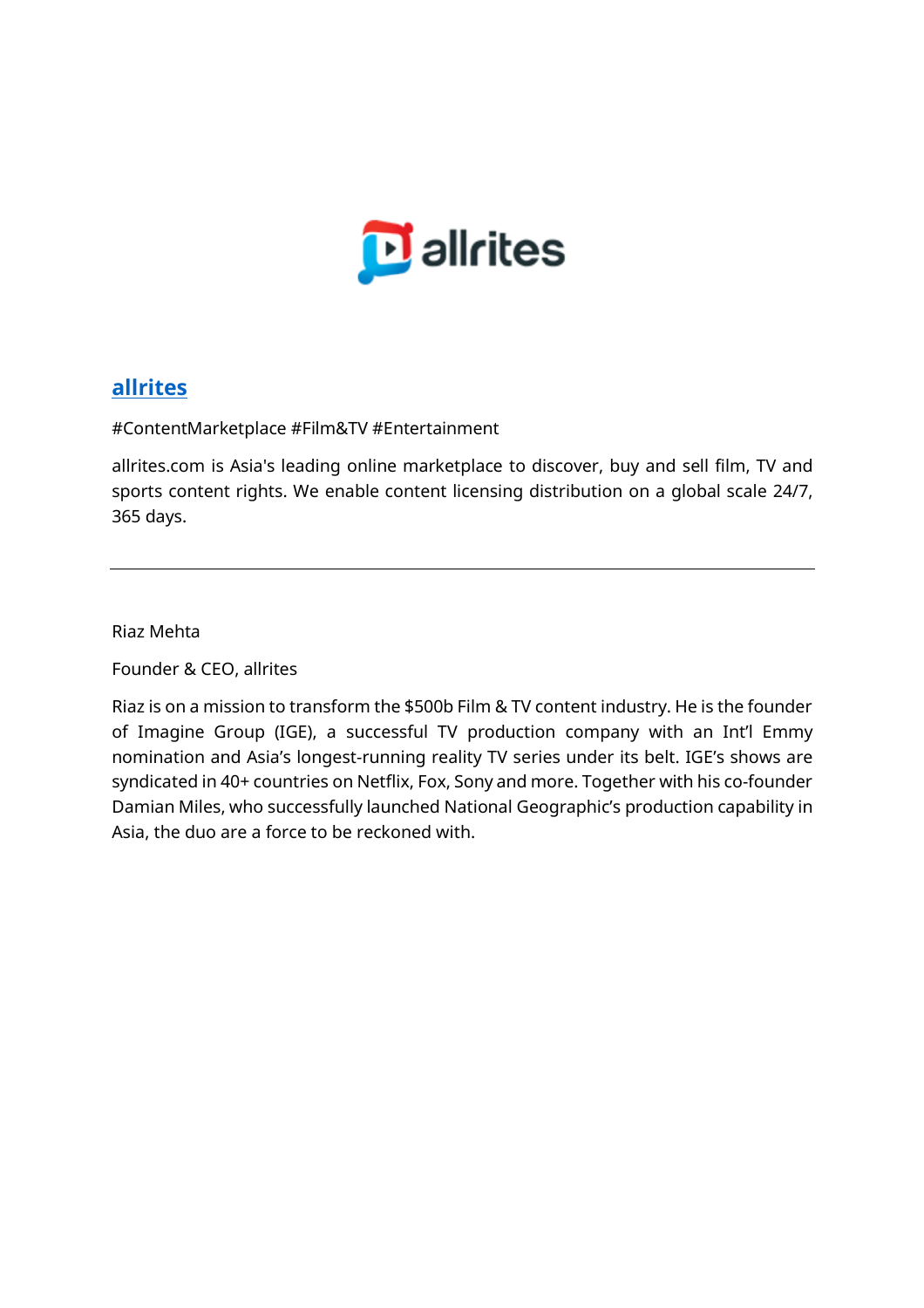

# **Overhand**

#Fitness #GamifiedWorkout

Overhand motivates users to stay fit by creating engaging, social workouts with a gamified coaching system using our custom real-time movement tracking technology.

Luc Micaelli

Founder & CEO, Overhand

Luc has a strong vision to enable people to lead more active lifestyles via entertaining, immersive fitness experiences. That's where Overhand started. Before Overhand, Luc was the head of business and corporate development at Guanxi, a location-based social networking and events platform funded by Singapore Telecom and DFJ. He is also an amateur boxer with a 6-0 record.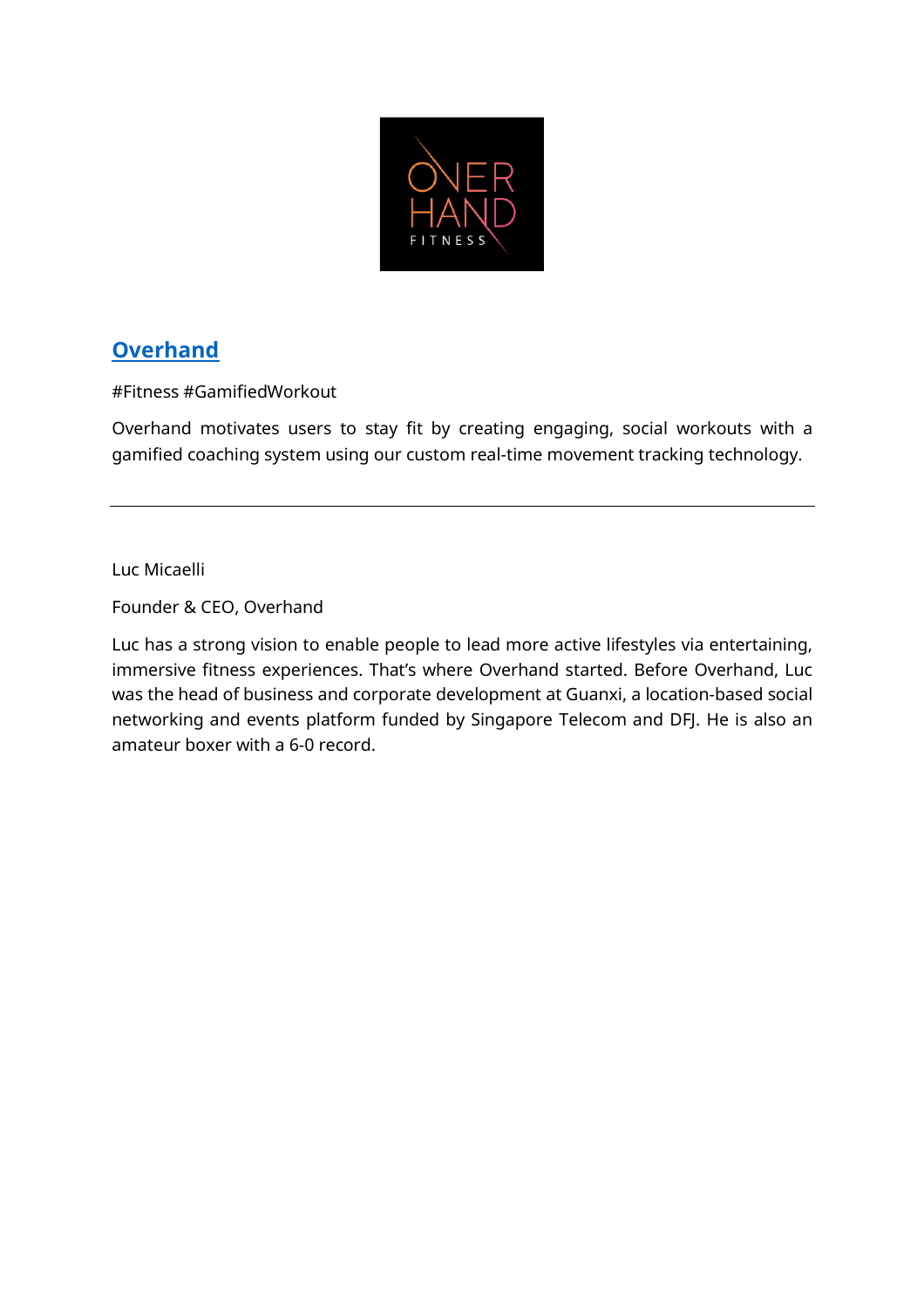

# **Yumi**

#SocialCommerce #NewRetail #WeChatMiniProgram  $\#\#$ 

Yumi lets modern brands anywhere in the world launch WeChat shops in less than 10 minutes and activate social commerce.

Adrian Lai

Co-Founder & CEO, Yumi

Originally from Singapore, Adrian is a long-time Shanghai resident who's built a career connecting top millennial brands in the world with the next generation of Chinese consumers. Prior to Yumi, Adrian was Head of Culture Marketing at Red Bull China, launching Red Bull Music Academy to the tune of 1M cans sold in year one. He was also Head of Digital at Wieden+Kennedy Shanghai helping Beats by Dre and Tiffany & Co. launch their social media channels in China, and overseeing award-winning campaigns for Nike and Converse.